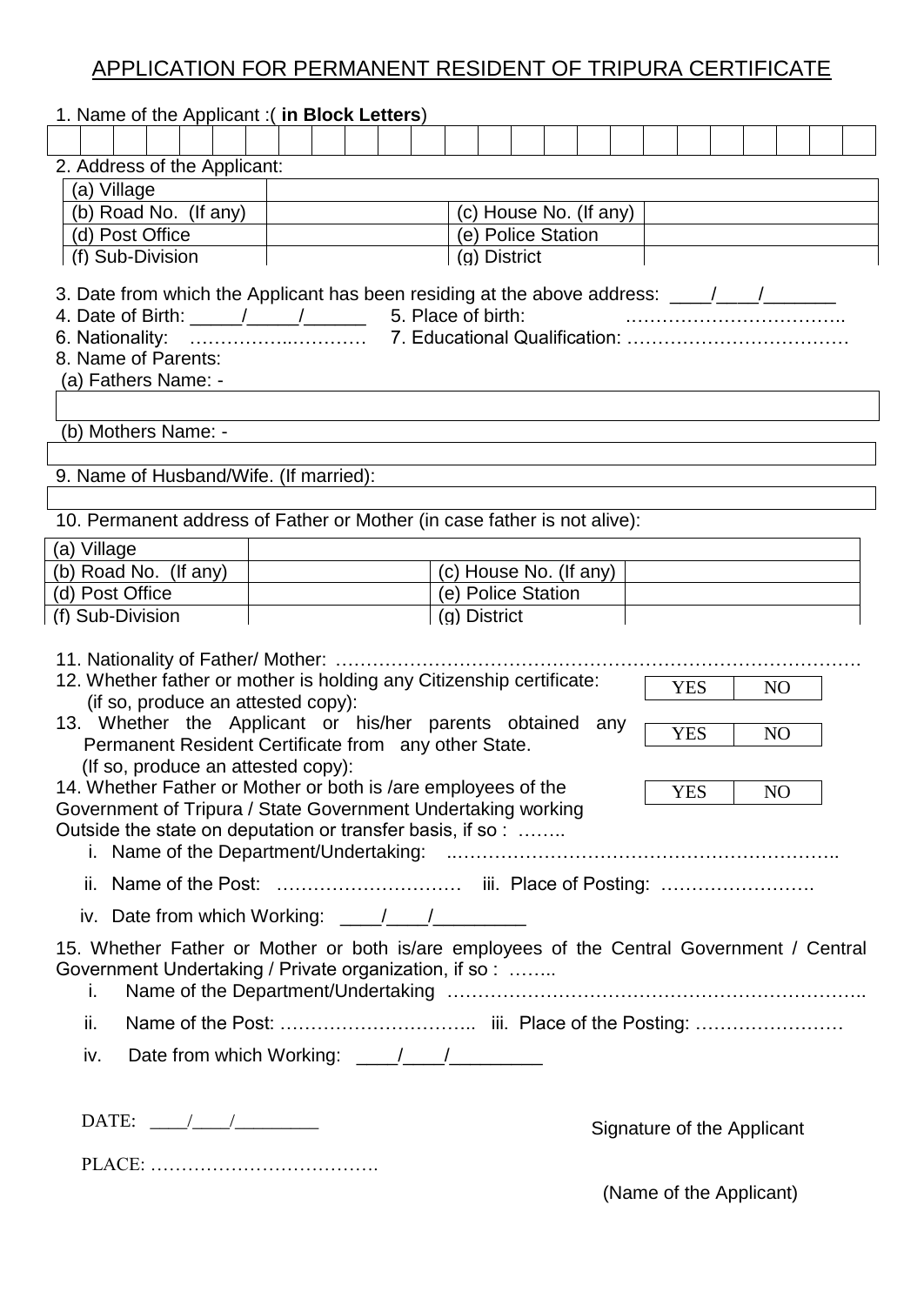## **DECLARATION TO BE SIGNED BY THE APPLICANT**

I, Sri/Smt …………………………………………………...……………………………………, hereby declare that the statements made above are true to the best of my knowledge and belief. I have not suppressed any fact and if subsequently it reveals that any of the above made statements was false or misrepresented, the Permanent Resident Certificate3, if issued, would be liable to be cancelled by the competent authority.

I, Sri/Smt ………………………………………………………………………………………, hereby also declare that I have not obtained any Permanent resident certificate from any other State Government or I have submitted any Application to any other Authority for the same

Signature of the Applicant ……………………………………………

#### **DECLARATION TO BE SIGNED BY THE GURDIAN IF THE APPLICANT IS MINOR**

- 1. That all facts stated in the duly filled in Application Form are correct and nothing has been concealed therefore.
- 2. That my word has not applied or obtained certificate of Permanent Resident Certificate from some other place.

Signature of guardian

Name in block letters: Residential Address:

### **ATTESTATION BY ANY GAZETTED OFFICER**

| the form of the Applicant for grant of Permanent Resident Certificate on my personal knowledge.    |  |
|----------------------------------------------------------------------------------------------------|--|
| That the facts given by the Applicant for the issue of Permanent Resident Certificate are genuine. |  |

Signature of attesting authority

Name in block letters: Address with official seal: